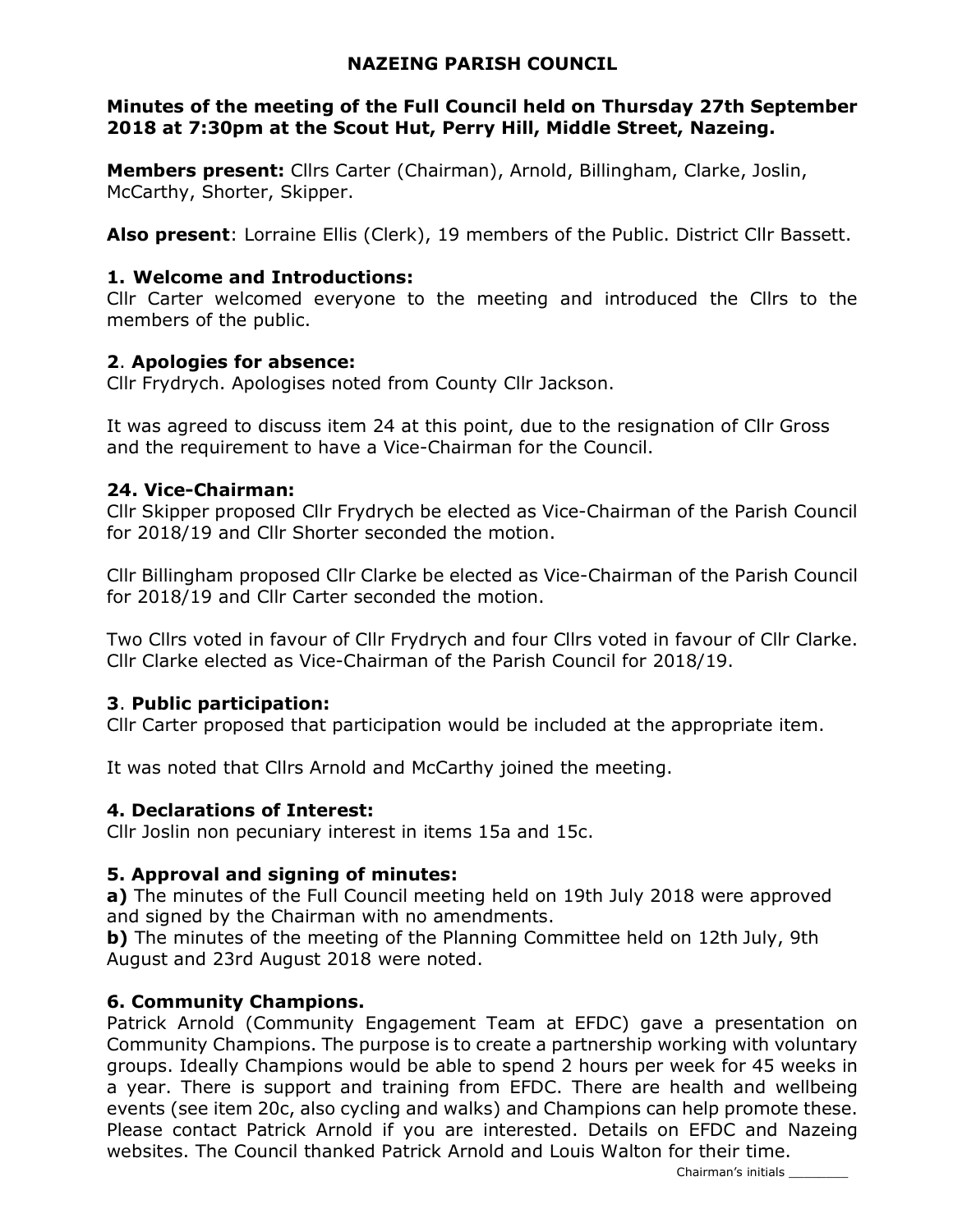## 7. Fly Tipping.

Richard Gardiner (Environment & Neighbourhood Manager) and David Marsh (Waste and Recycling Manager) provided some information on fly tipping and waste. Richard Gardiner advised that there are 2500 incidents per annum of fly tipping recorded in EFDC and the type varies from accidental to criminal. No separate figure was available for Nazeing.

A resident asked about the lack of prosecution & need for cameras to record incidents. Richard Gardiner explained even if cameras were in place, details cannot always be seen or there are issues with false car registration plates being used.

A resident believe the increase in fly tipping was due to changes at the household refuse / recycling depots. Richard Gardiner advised that these depots are run by Essex County Council and are not a District responsibility.

A resident spoke about an issue with fly tipping in front of a householders gates and that they were not able to stop fly tipping on their own land. Richard Gardiner advised that this was due to planning policies and where gates can be located. Cllr Skipper also raised this as an issue.

A resident raised a query on separating recycling but was advised that only glass & green waste needed to be separated.

Residents raised concern about litter and felt that EFDC officers should be visiting Nazeing to see the problems first hand and should be conducting regular "monitoring visits", with a Councillor, of the waste deposited. This is difficult to do but there are officers who do visit the district, to deal with issues. David Marsh agreed to visit Nazeing to discuss which areas are causing concern, with a view to determine if the department can help.

Richard Gardiner finished by advising of a new campaign EFDC are running "Crime not to care". The Council thanked Richard Gardiner and David Marsh for their time.

### 8. Local Litter Picking Group. Richard Bassett

On behalf of Nazeing Parish Council, Cllr Carter would like to thank Bex Vass for all her hard work with the litter picking in all weathers.

District Cllr Bassett has looked at what equipment is needed by the local litter picking group and provided a list with costs. Cllr Bassett will determine if it is possible to apply for the EFDC grant.

It was agreed to discuss item 10 at this point, as the people involved needed to leave the meeting.

### 10. Nazeing Youth Football Club. Paul Bray/ Billy Highton

Billy Highton introduced himself to the meeting and his background. Billy Highton would like to create an educational hub for all levels of football, he wants to be involved with building something for the Nazeing Youth Football Club.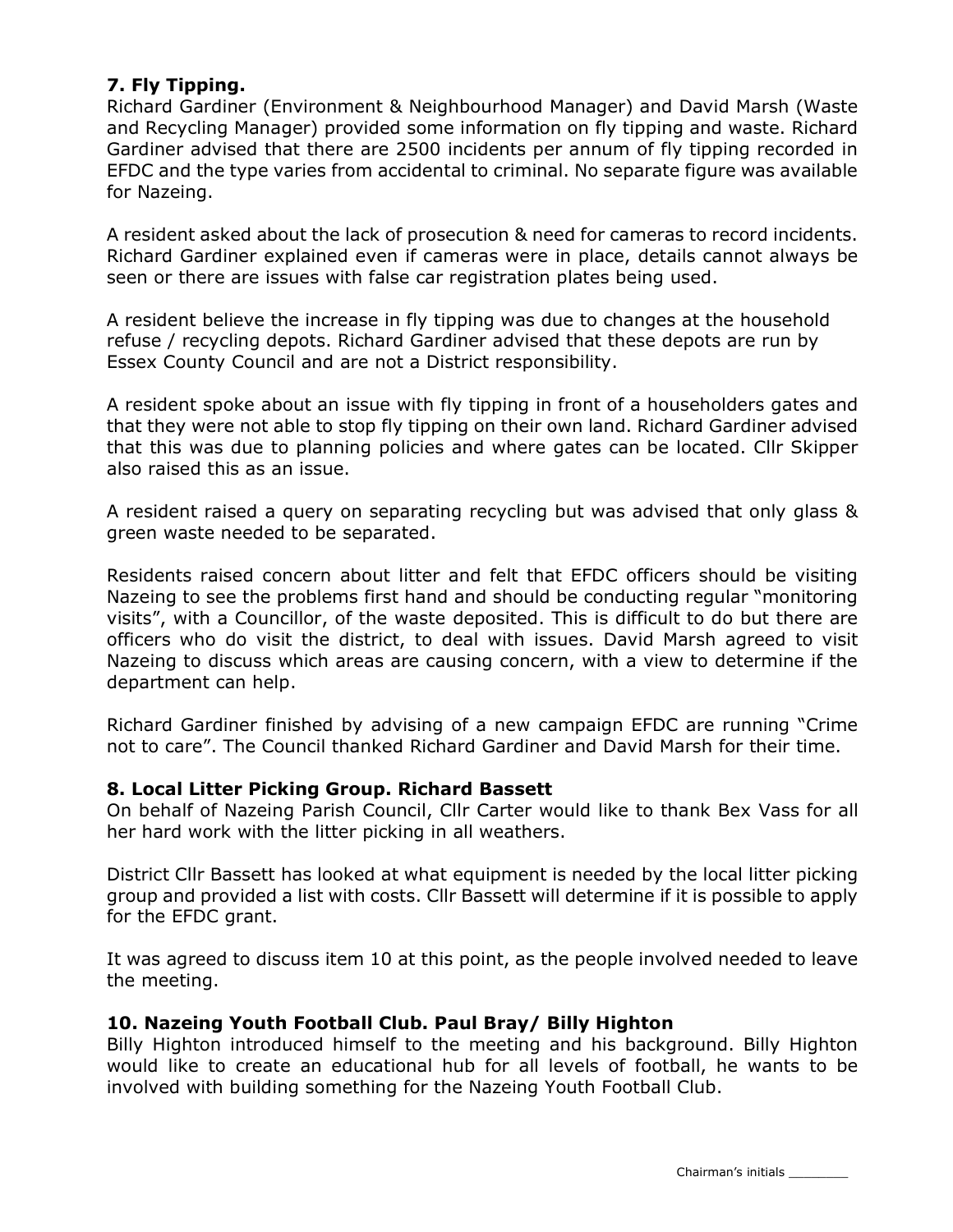Paul Bray (manager/secretary of Nazeing Youth Football Club) said that he now has 70/75 children, six teams and has the development team on Sundays for 3-6 year olds.

It was requested that Billy Highton produce a proposal for the Council to consider.

# 9. Social Media. SB

Cllr Billingham explained that the Council do not currently have any social media channels. So Cllrs Billingham and Carter would like to attend a course and determine if it is possible to set up a page for information only, not for comments. It was agreed for Cllrs Billingham and Carter to attend the course and they will report back to the Council. Action Cllrs Billingham & Carter.

## 11. Grant requests.

a) It was resolved that the Council would give the Nazeingberries Association a grant of £150 {Local Government Act 1972 s.137}, the same amount as last year.

**b)** It was resolved that the Council would give the Nazeing branches of RAFA & Royal British Legion a grant of £50 & £100 respectively {Local Government Act 1972 s.137}, the same amount as last year.

## 12. Amenity Matters:

a) Play in the Park sessions at Elizabeth Close in August. The first session was well attended (42) and the second session had six. The comments were that the children interacted well and enjoyed themselves. There were a number of activities the children participated in.

**b)** Elizabeth Close Play Area. Play area gate needs repairing / replacing. The options were explained however there was concern about the high cost involved. Cllr Joslin proposed that he would look at the gate with a view to making a more cost effective assessment. Action Cllr Joslin.

c) Bollards on Pecks Hill. The lack of replacement of the bollards on Pecks Hill to prevent lorries driving on the footway. Cllr Clarke advised that she had visited the location (with the Clerk) as there was concern that the hedge was very overgrown. This did not seem to be the case, however, the resident agreed to consult with neighbours and the hedges would be maintained. It was resolved that a request to LHP (Local Highway Panel) to install bollards would be supported by the Council & District Cllr Bassett. Cllr Clarke will produce the form. Action Cllr Clarke

### 13. Financial Matters:

a) It was resolved to authorise:

i) Payments totalling £3,556.36.

ii) Transfer of £4,000 between bank accounts.

The Financial Summary for September 2018 was approved and signed by the Chairman with no amendments. It was noted Cllrs Clarke & Carter will set up & approve direct credits this month. Action Cllrs Clarke & Carter.

b) The first quarterly budget report for 2018/19 was noted, no questions raised.

c) It was resolved to accept the quote of £395 from Vince Cresswell to undertake annual tree and hedge maintenance in the Parish.

# 14. Annual Return/Annual Governance and Accountability Return 2017/18:

The comments from the external auditor on the 2017/18 AGAR were noted and no action is required. It was noted that Sections 1, 2 & 3 have been published.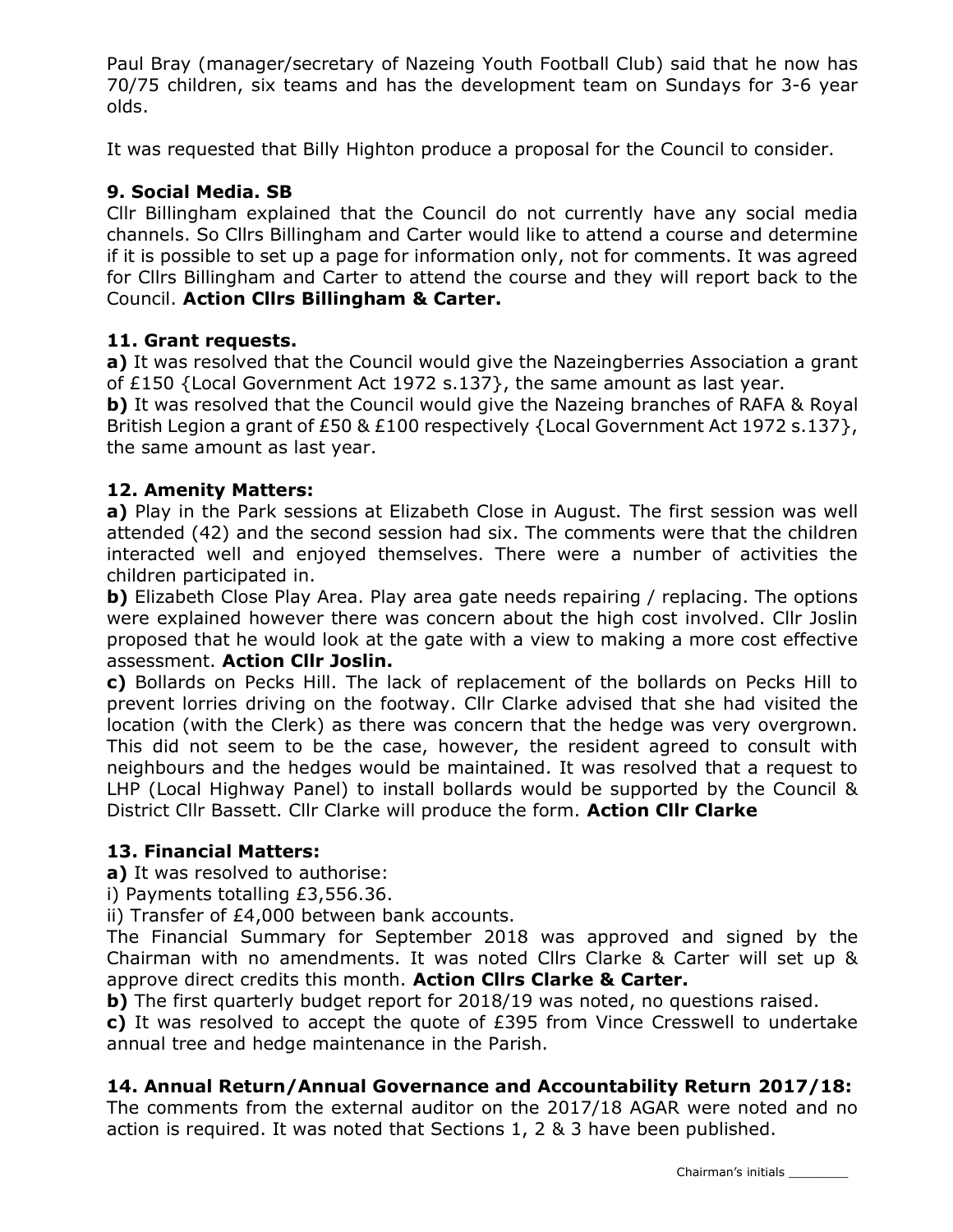It was noted that District Cllr Bassett departed from the Council meeting at this point. Before his departure, Cllr Bassett advised that the EFDC Pre Submission Version Local Plan has now been submitted to the Planning Inspectorate for its Examination in Public. As the submission precedes 24/01/19, the Plan will be examined in the context of the 2012 National Planning Policy Framework, rather than the recently updated 2018 version published in July this year.

15. Planning Applications: DJ. The following applications were considered: It was agreed to discuss item 15b at this point, as Cllr Joslin would need to leave the meeting for items 15a and 15c.

(b) Application No: EPF/2383/18 Officer: Muhammad Rahman Applicant Name: Mrs D.J Stephen Location: 9 Hoe Croft, Nazeing, Waltham Abbey, EN9 2RD

Proposal: Proposed part single storey, part two storey side and rear extensions and single storey front extension.

### Resolved – no objection.

(a) Application No: EPF/2322/18 Officer: Caroline Brown Applicant Name: Mr Buchan Location: Church Farm House, Betts Lane, Nazeing, Waltham Abbey, EN9 2DD

Proposal: Removal of condition 16 `Phase 1 Habitat Survey' for EPF/1287/15 (The removal of a barn, outbuildings and mobile home and the construction of a two storey, two bedroom dwelling).

It was noted that Cllr Joslin left the meeting for the duration of the discussion on this planning application.

#### Resolved – no comment.

(c) Application No: EPF/2420/18 Officer: Caroline Brown Applicant Name: Mr Buchan Location: Rookswood, Back Lane, Nazeing, Waltham Abbey, EN9 2DD

Proposal: Proposed extension and infill to create indoor swimming pool. Demolition of existing garage. New windows and doors to existing building. (Revised application to EPF/0878/18).

It was noted that Cllr Joslin left the meeting for the duration of the discussion on this planning application.

### Resolved – no objection.

These are provided for information only, EFDC do not normally accept comments on these applications.

(d) Application No: EPF/2421/18 DRC Officer: Shannon Murphy Applicant Name: Mr Perry Gamby Location: Chime Garden Centre, Old Nazeing Road, Nazeing, Waltham Abbey, EN10 6RJ

Proposal: Approval of Details Reserved by Condition 21 for EPF/0570/15: - "Prior to any excavation or dewatering works taking place on site and prior to details of land contamination remediation being submitted, a report by suitably qualified and experienced groundwater and land stability engineers providing a full survey and assessment of risks both on and off site from the proposed contamination remediation works shall be submitted". (Demolition of existing garden centre/commercial buildings and erection of 26 dwellings with associated parking and landscaping).

### Resolved – no comment.

(e) Application No: EPF/2323/18 DRC Officer: Shannon Murphy Applicant Name: Mr Buchan Location: Land at Church Farm, Betts Lane, Nazeing, EN9 2DD

Proposal: Discharge of condition 14 `foul and surface water disposal' of EPF/1287/15 (The removal of a barn, outbuildings and mobile home and the construction of a two storey, two bedroom dwelling).

#### Resolved – no comment.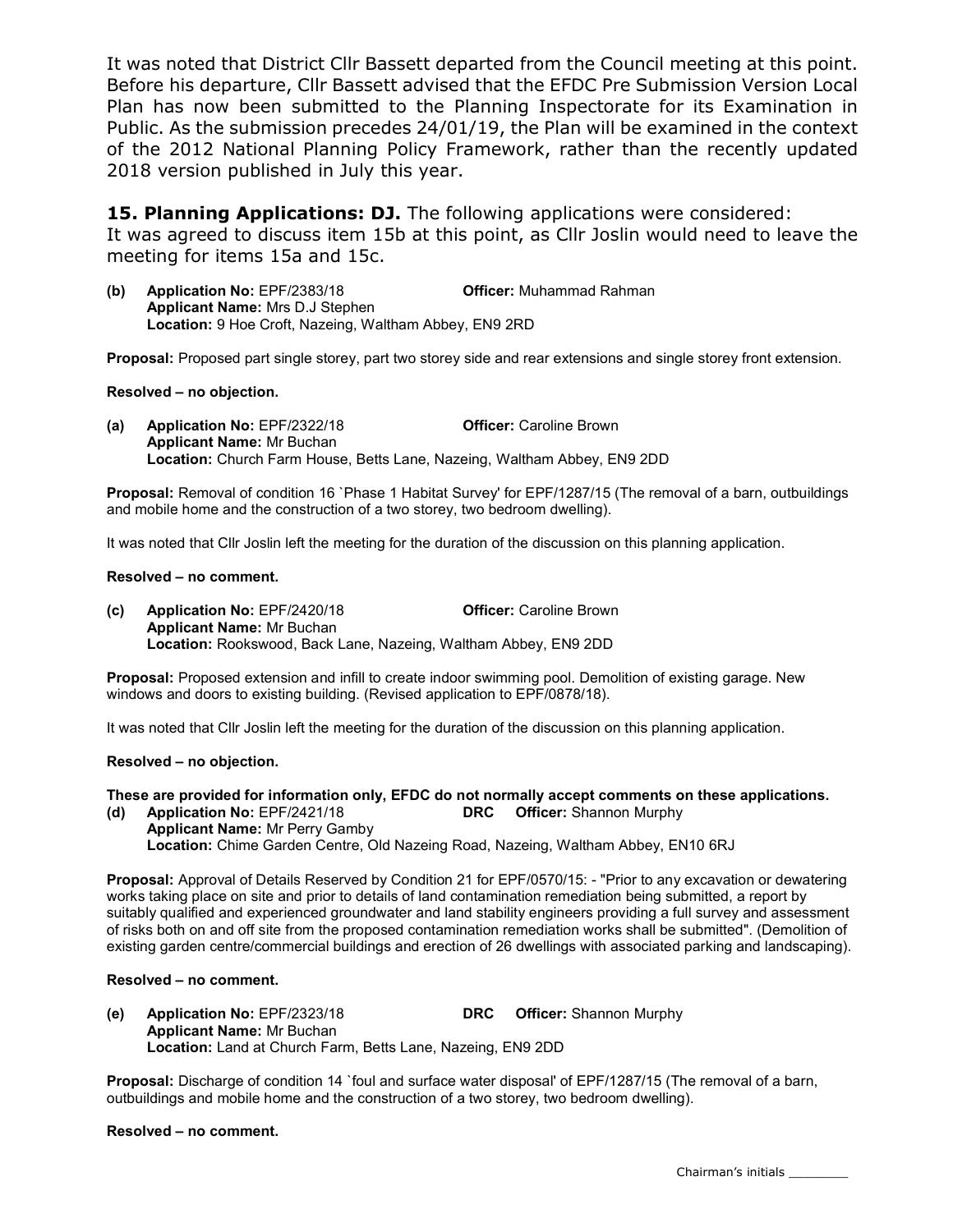# 16. Enforcement Notices/Appeals:

| Reference   | <b>Address</b>                                                                | <b>Breach</b>                                                  | Result |
|-------------|-------------------------------------------------------------------------------|----------------------------------------------------------------|--------|
| ENF/0424/18 | C W S Nursery, Hoe Lane,<br>Nazeing, Waltham Abbey,                           | Bungalows on site no PP                                        | 2b     |
|             | Essex, EN9 2RJ                                                                |                                                                |        |
| ENF/0376/18 | Sedge Gate Nursery, Sedge<br>Green, Nazeing, Waltham<br>Abbey, Essex, EN9 2PA | Caravans not used as should be let out to workers              | 6      |
| ENF/0201/18 | Oakleigh Nursery, Paynes<br>Lane, Nazeing, Waltham<br>Abbey, Essex, EN9 2EU   | Breach of condition 4 & 5 of EPF/0041/16                       |        |
| ENF/0393/18 | 25 Shooters Drive, Nazeing,<br>Waltham Abbey, EN9 2QA                         | Works started before discharge of conditions<br>on EPF/1889/18 | 3      |
| ENF/0437/18 | Hallmead Nursery, Nazeing<br>Road, Nazeing, Waltham<br>Abbey<br>EN9 2HU       | NWA visit results                                              |        |

Result: 1 - Planning Permission Granted, 2b - Time immune, 3 - Breach Ceased, 6 - Duplicate Complaint

The following planning appeals were considered: b) Application No: EPF/0477/18 Officer: James Rogers **Applicant Name:** Mr Quinn Location: 61 North Street, Nazeing, Essex, EN9 2NH Details of Appeal: Erection of detached bungalow. **Reason for Appeal:** Against a Refusal **Appeal Type:** Written Representations

It was resolved that the Council had no comment.

c) Application No: EPF/0124/18 Officer: Graham Courtney Applicant Name: Mr Martin O Brien Location: Patience Cottage, Belchers Lane, Nazeing, Essex, EN9 2SA Details of Appeal: Demolition of two residential single storey buildings and their replacement with 2 no. two storey dwellings. **Reason for Appeal:** Against a Refusal **Appeal Type:** Written Representations

It was resolved that the Council has the same comment as previously submitted:

Resolved – the Council objects to the proposed development for the following reasons:

- i) It is not considered as infill,
- ii) The property is situated in the Green Belt and conservation area,
- iii) The openness of the Green Belt would be compromised,
- iv) The proposal to develop the land at the rear is considered over development.

# 17. Grant Policy and Application Process.

The Council agreed with the decision to introduce a formal grant application process. Cllrs to send any comments to the Clerk. Action All Cllrs

Cllr Billingham to assist the Clerk with amending the Grant Policy and Grant Application Form, based on feedback. Action Cllr Billingham/LE

# 18. Clerks Report.

Report circulated before the meeting. No questions raised.

# 19. Reports from Councillors who have attended other meetings.

a) Cllrs Billingham and Carter attended a meeting with Cllr Sam Kane regarding policing. The County does have a shortage of police officers, compared with other counties, and are currently recruiting. It appears that the police may be offering incentives to help with recruitment. It was resolved to invite Roydon Parish Council to the next Full Council meeting (as Policing and Crime is on the agenda), with a view to further consideration of the potential benefits to both villages of a jointly funded and 'shared' police officer.